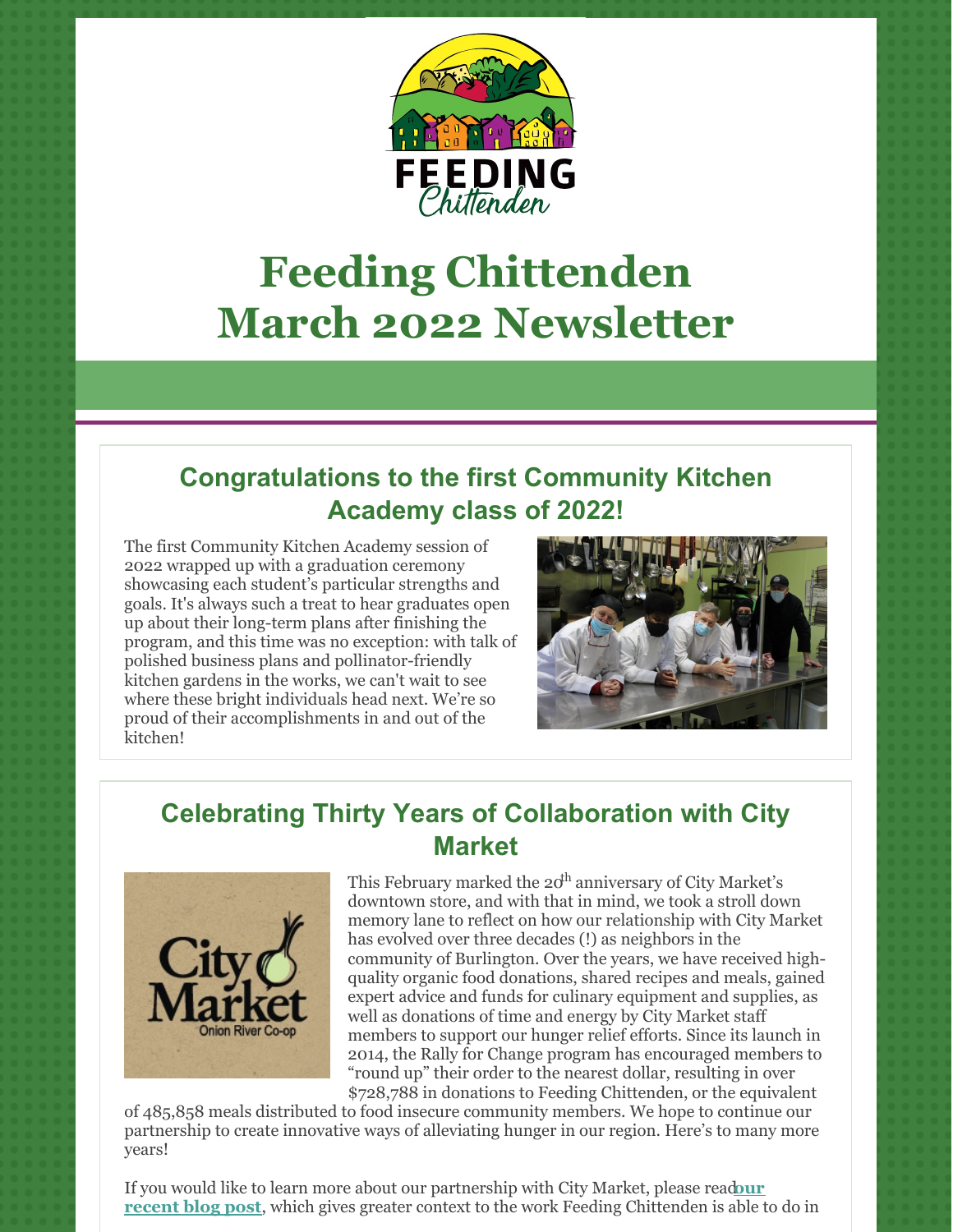our community thanks to their help. Director Rob Meehan also **made an appearance in City Market's 20th [Anniversary](https://www.youtube.com/watch?v=_t-H5GQuWOU) video**, sharing some words about the spirit of our relationship.

## **Feeding Chittenden Receives Donation from Burlington's First "Fines for Food" Program**

On February 10<sup>th</sup>, we received a \$40,000 donation from the **[Department](https://www.burlingtonvt.gov/Press/burlington%E2%80%99s-first%C2%A0fines-for-food-program%C2%A0results-in%C2%A040000-donation%C2%A0to-feeding-chittenden%C2%A0%C2%A0#:~:text=Burlington) of Public Work's pilot "Fines for Food" program**. The donation was presented by Mayor Weinberger, City Councilor Karen Paul, and the staff of Burlington's Department of Public Works. We are so grateful for their support of our mission to alleviate hunger and cultivate opportunities!



#### **Approaching Another Milestone at Feeding Chittenden**

March 16th brings the second anniversary of adopting COVID-19 program changes at Feeding Chittenden. While this period has presented a number of challenges, thanks to the creative thinking and flexibility of our staff, volunteers, and recipients, we have been able to continue to serve our community essential food, supplies, and opportunity. Though the realities of our changing world will still be different from what we're used to, we look forward to finding solutions and celebrating the strength of our community. We thank you for your vital support!



*We are still seeing a significant increase in community members needing our services and expect that number to continue to grow. Supporters of Feeding Chittenden who give on a monthly basis join our Full Plate Club! These invested community members prioritize and sustain our work fighting hunger within Chittenden county and greater Vermont. Consistent gifts provide reliable funding to our programs year-round, ensuring that our recipients can count on access to the food they need,* whenever they may need it. When you join the Full Plate Club, you are making a promise to fight *hunger in your community and stand by your neighbors in need. Your generosity each month helps to expand access, create choice, minimize stigma, and reduce waste.*

#### *To join the Full Plate Club, [please](https://feedingchittenden.networkforgood.com/projects/132445-full-plate-club) click here.*

**Follow Us on Social Media & Check out our Blog!**

Stay up to date on all things Feeding Chittenden and see how your support makes change in our community!